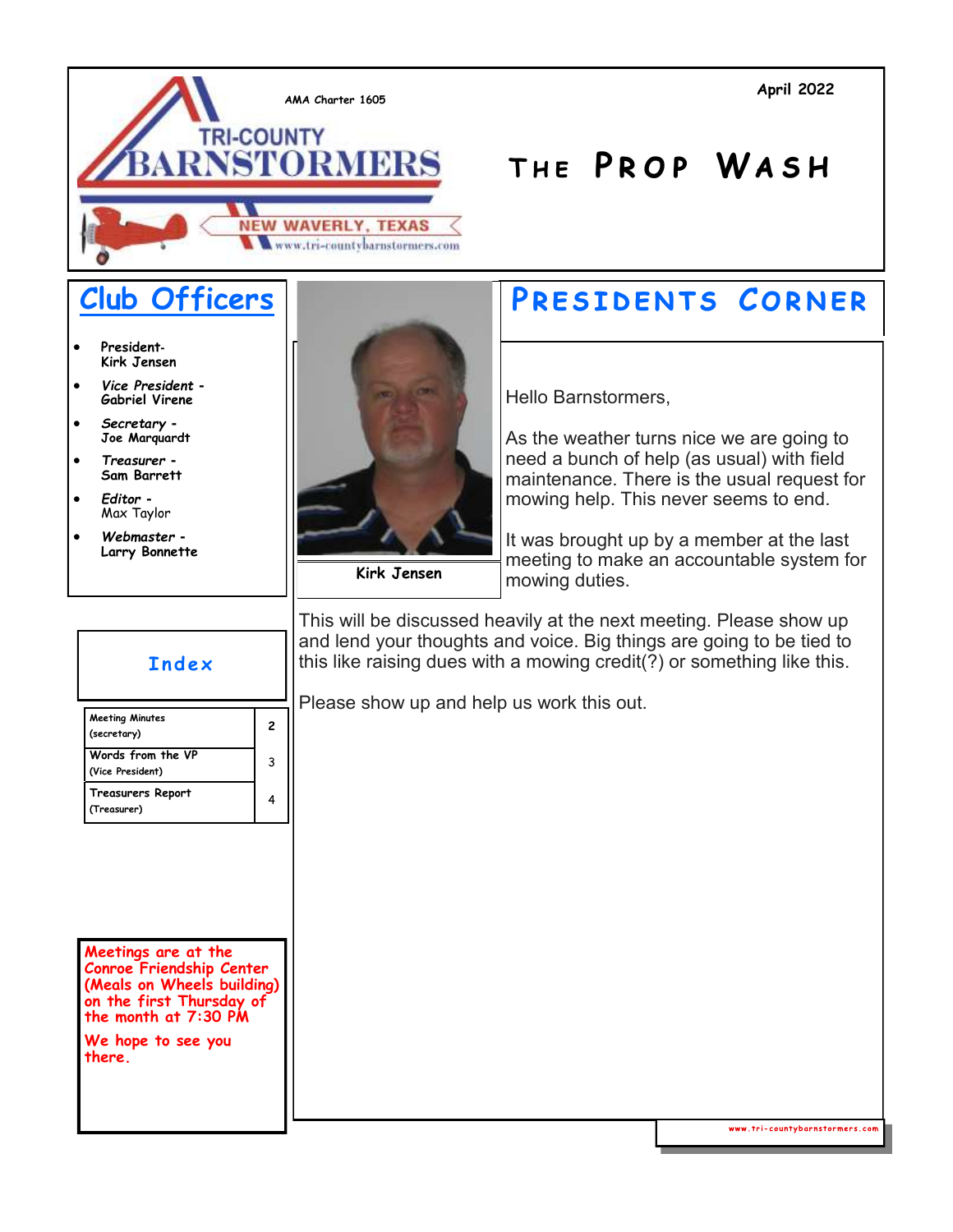#### **T h e P r o p W a s h Page 2 April 2022**

## **Meeting Minutes**

April 7<sup>th</sup> 2022 Tri-County Barnstormers meeting was called to order at 7:30 pm with 15 members, 1 prospective member, and 1 visitor in attendance at the Friendship Center in Conroe. Club vice president Gabriel Virene was absent due to a conflict so the Jay Wright provided the field report.

Field report: Weekly mowing has restarted. Please volunteer to be a mowing captain or assist the weekly captain with the mowing on their week. The mowing schedule is posted on the website. Jay reported that ant treatment needs to be applied to the numerous mounds around the infield and runway. It was also reported that the DC supply has been found unplugged numerous times in the last few weeks. It was suggested the timer may not be working and should be replaced. As a reminder here is a field workday scheduled every Saturday at 9am after the monthly meeting. Please attend the workday each month to meet your fellow members for fellowship and activities matched to physical capabilities.



**Joe Marquardt**

Treasury Report: There are currently 128 members in the club. The club continues to maintain healthy bank balances and the next large expense will be the insurance policy for the field.

Old business: Still requesting/asking for volunteers to step up and be a contest director (for AMA sanction events) or chairs to run a Big Bird, drone, or fun fly at the field this year. Kik reported he has submitted a request sent in to have AMA sanction the TBS <code>BEST</code> for October 1st & 2nd .

New business:

Jay proposed that the club reconsider hiring a mowing company and revise the dues to cover the costs or increase the dues and give some form of rebate to those that perform the weekly mowing. Lengthy discussion ensued with the request that a written proposal be submitted for the May meeting.

Jeremiah Langlois presented a request to allow MOCSAR to use the field for training. MOCAR is the Montgomery County Search and Rescue which uses drones while searching for lost individuals. It was agreed the MOCAR may use the field if the pilot has AMA membership and is invited by Jeremiah.

Dean Marcott discussed an interesting Space and Aviation going on at Montgomery High. This class is building a donated RV12 while under the supervision of AMP/CFI advisors. In addition to building the real plane the students are building foam RC model planes to gain basic flight and mechanical skills. It was noted the students could apply for AMA student membership and TBS student membership to fly at the field.

Also discussed was the Civil Air Patrol cadet program that would like to potentially use the field for drone flight training on May  $7^{\text{th}}$  or  $14^{\text{th}}$ .

4 new members presented at the meeting for consideration and were accepted into the club by an affirmative voice vote at the meeting by the voting members. The four are listed below

Robert Curtis (reinstated), Daniel Griffiths, Charles Parker, and Gene Wiggin.

Prizes and Models:

Chips, cookies, and drinks were available to the meeting attendees.

Attendance drawing winner was Donald Beam (not present).

Name tag drawing winner was Brian Hurtt "Dusty".

Steve Sartor won model of the month after presenting his electrified SIG Something Extra.

Next meeting May 5<sup>th</sup> at 7:30 PM will be conducted in person (at the Conroe Community Senior Center@ 1202 Candy Cane Lane (formerly The Friendship Center)).

Meeting adjourned at 8:50pm.

Happy flying in 2022 and look forward to seeing you at the field!

www.tri-countybarnstormers.com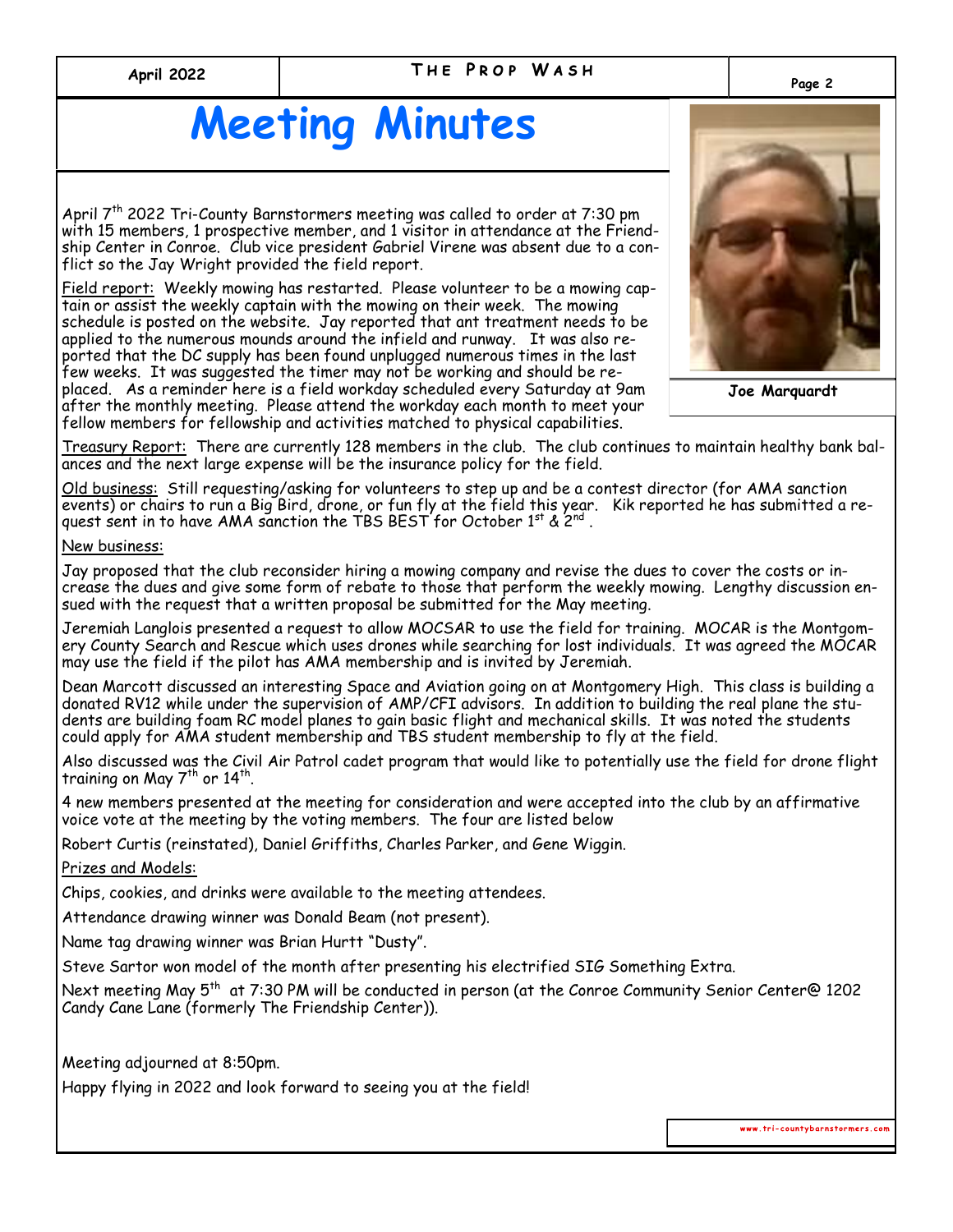# **Words from the VP**



Gabriel Virene

Good day fellow barnstormers!

Weather is looking up and should see better winds pretty soon.

Field is looking good . Thanks to all that help keep it that way.

A couple of us went to High-wing Hoedown at Bomber Field and had a great time. Hope to see you at Space City Flying Club mid-May for Cubs and Cousins Fly-in.

We could use more help with the mowing and other duties that need attention. If you can help out in any way let me know.

Temps are going up. Stay hydrated when out at the field as it can get pretty hot out there.

Keep it safe and courteous!

See you at the field!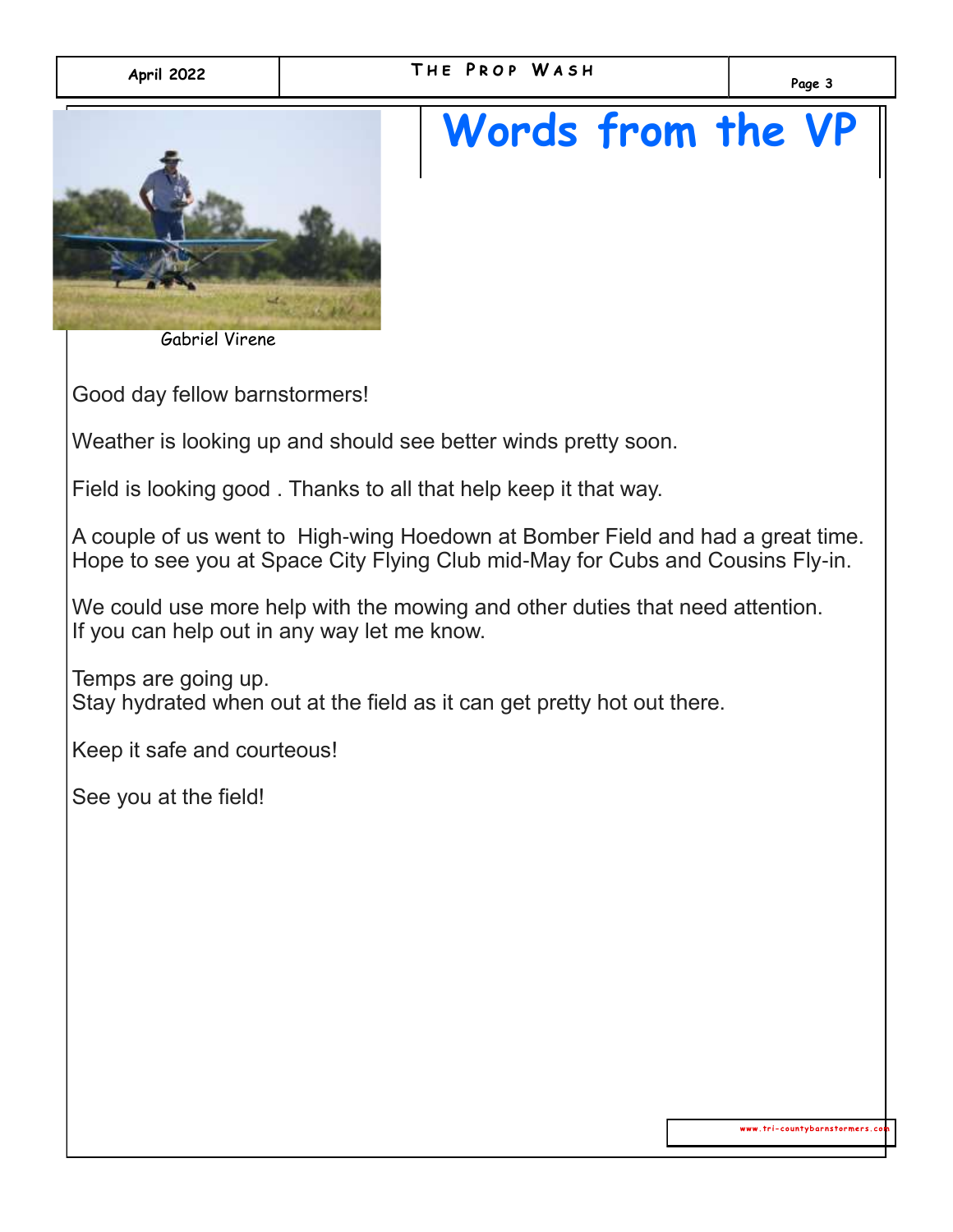

**Dick Pursley Sam Barrett**

### **The Treasurers Report**

It's April 2022 already and the Treasury is in great shape. Looking back on Prop Wash postings for this month in prior years, especially 2020 and 2021, we had Covid and other impacts to our hobby and our lives, to deal with, so I am certainly happy to see that in our rearview mirror! Just a few more months and we will be in the first months of FY2023! How time flies when you're having a good time, huh?

I guess 2022 has brought its own challenges but, the cost of gas or the cost of food or the property tax bill we are currently looking at will all fade away while at the field and enjoying our hobby! As someone said, "it's almost like we can be as happy as if we had good sense!" But the field is no place to come without good sense. For example, we need to have the good sense to read and comply with the safety rules posted at the field. We need to have the good sense to remember to check our AMA card to ensure we are flying covered by AMA as required by our AMA Club Charter. We need to have the good sense to spin the lock dials after opening gate and clubhouse locks to protect our combination from being exposed. We need to have the good sense to turn off all A/C and lights and lock up when departing the field. We need to have the good sense to clean up after ourselves and take any trash and crash debris belonging to us before we depart the field. We need to have the good sense to consider the field neighbors and not fly over their house and cause us to be unwelcome noise makers. In short, to be thinking, while also having fun!

I think I'll have the good sense to stop right here and maybe go fly my troubles away! See you at the field!